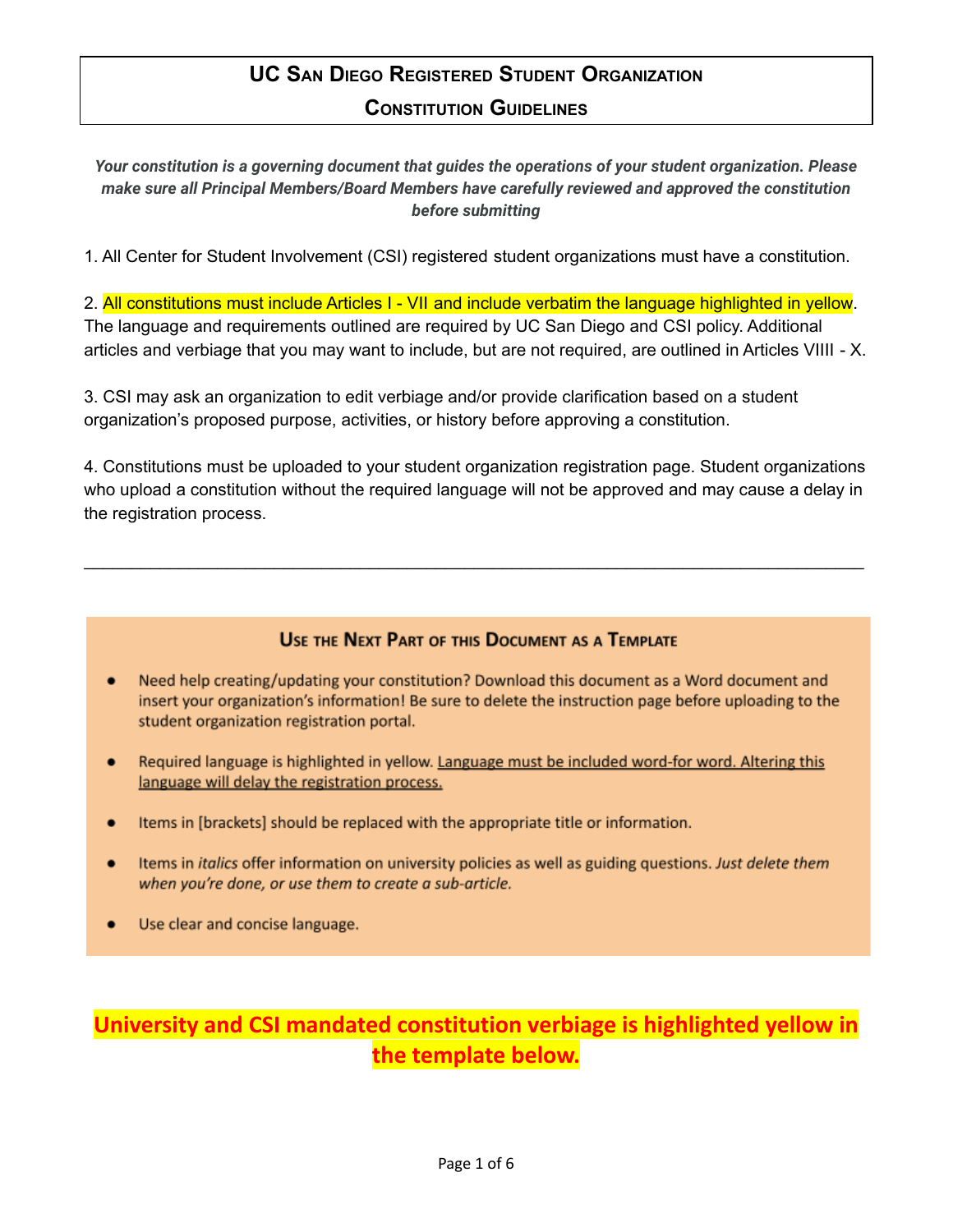## ARTICLE I. NAME OF STUDENT ORGANIZATION

#### The organization shall be called [Name of the organization] at UC San Diego.

*NOTE: A registered student organization shall not use the name of the University of California or abbreviations thereof as part of its name except in accordance with the campus regulations. The geographical designation "at UCSD" may be used by any campus/student organization as part of its name without obtaining special approval. The full name of the organization should be used throughout this document.*

## ARTICLE II. STATEMENT OF PURPOSE *[Insert information about your org's purpose here]*

*Helpful questions:*

- ❑ *What is the goal of the organization?*
- ❑ *Will the organization seek to promote a specific issue or topic?*
- ❑ *What will organization members get out of being a part of this organization?*

#### ARTICLE III. NONPROFIT STATEMENT

[Name of the organization] at UC San Diego is a non-profit student organization.

#### ARTICLE IV. REQUIREMENTS FOR MEMBERSHIP

#### *[Insert information about requirements to be part of your org here]*

*Helpful questions:*

- ❑ *What dues or fees are required for membership, if any? If dues are required they MUST be included in the constitution.*
- ❑ *Who is eligible for membership?*
- ❑ *Are there any restrictions?*
- ❑ *How does one become a member?*
- ❑ *How are members identified?*
- ❑ *Can a member remain in the organization if she/he/they fails to pay dues?*

*NOTE: It is highly recommended that organizations include a nondiscimination statement in their constitution. Membership in a Registered Student Organization shall be open to any student, consistent with the Nondiscrimination Policy Statement for University of California Publications regarding Student-Related Matters, with the exception that membership in an officially recognized sorority or fraternity may be limited by gender. (UCOP Policy on Registered Campus Organizations, Section 70.10).*

- **UCOP:** <https://policy.ucop.edu/doc/2710522/PACAOS-20>
- **UC San Diego:** [https://ophd.ucsd.edu/policies-procedures/nps\\_student.html](https://ophd.ucsd.edu/policies-procedures/nps_student.html)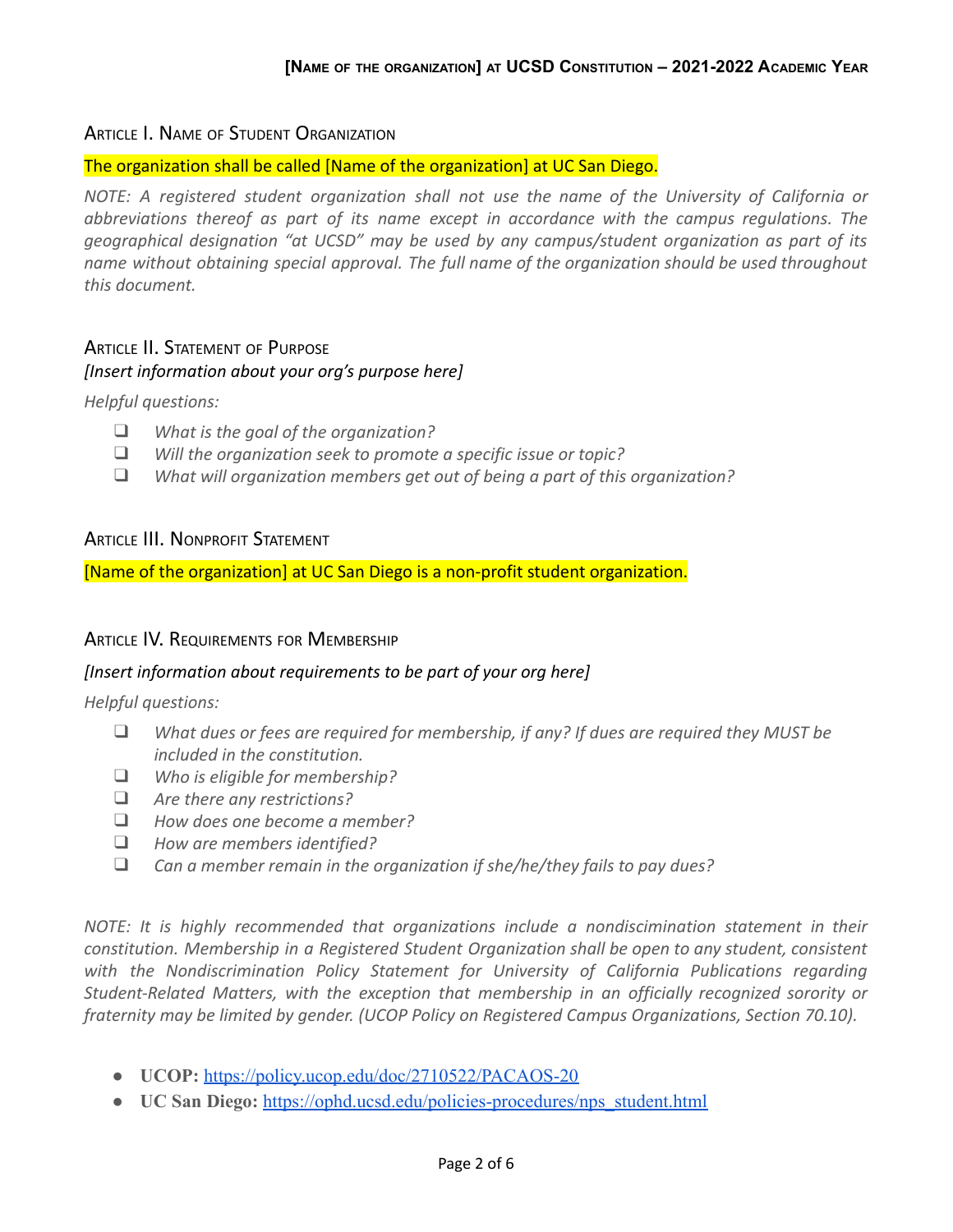# ARTICLE V. FREQUENCY OF ORGANIZATION MEETINGS

*[Insert information about how often your org will meet here. You may include what, if any, rules there may be about holding meetings.]*

- ❑ *How often will your organization meet?*
- ❑ *Will there be a required number of meetings each quarter? Each year?*

❑ *Will minutes be taken and/or required for official meetings? NOTE: Minutes can be useful for disseminating information to members who can't make it, as well as for officially recording organization procedure and decision-making.*

# ARTICLE VI. QUALIFICATIONS FOR HOLDING OFFICE AND METHODS OF SELECTING AND REPLACING OFFICERS

Only registered UC San Diego students may hold office in the organization. Only registered UC San Diego students may vote in elections for the selection of the organization's officers.

*[Insert information about officer positions and selection process here]*

*Helpful questions:*

- ❑ *How many officers are there?*
- ❑ *What are their titles and duties?*
- ❑ *Will the officers constitute an executive committee? Descriptions of any standing committees might be included here.*
- ❑ *How are officers elected?*
- ❑ *When are they elected (month), and for what period?*
- ❑ *Who is eligible for office?*
- ❑ *When do officers assume their positions?*
- ❑ *How are officers replaced/removed?*

## ARTICLE VII. RISK MANAGEMENT

[Name of the organization] at UC San Diego is a registered student organization at the University of California, San Diego, but not part of the University itself.

[Name of the organization] at UC San Diego understands that the University does not assume legal liability for the actions of the organization.

*[Describe possible risks associated with your organization's activities here.]*

*NOTE: Specific language is required if your organization is involved in:*

- *1. Working with minors or the elderly*
- *2. Medical assistance*
- *3. International travel*
- *4. Handling hazardous chemicals/material/equipment/machinery*

*You may also be asked to provide information on how you will manage risk involving issues such as possible injury, including athletic injury, exposure to hazardous materials and/or infectious agents, or other trauma, and what your strategies will be to avoid these risks. We encourage you to use current industry and governmental safety standards/practices to mitigate risks, such as those adopted by a national association.*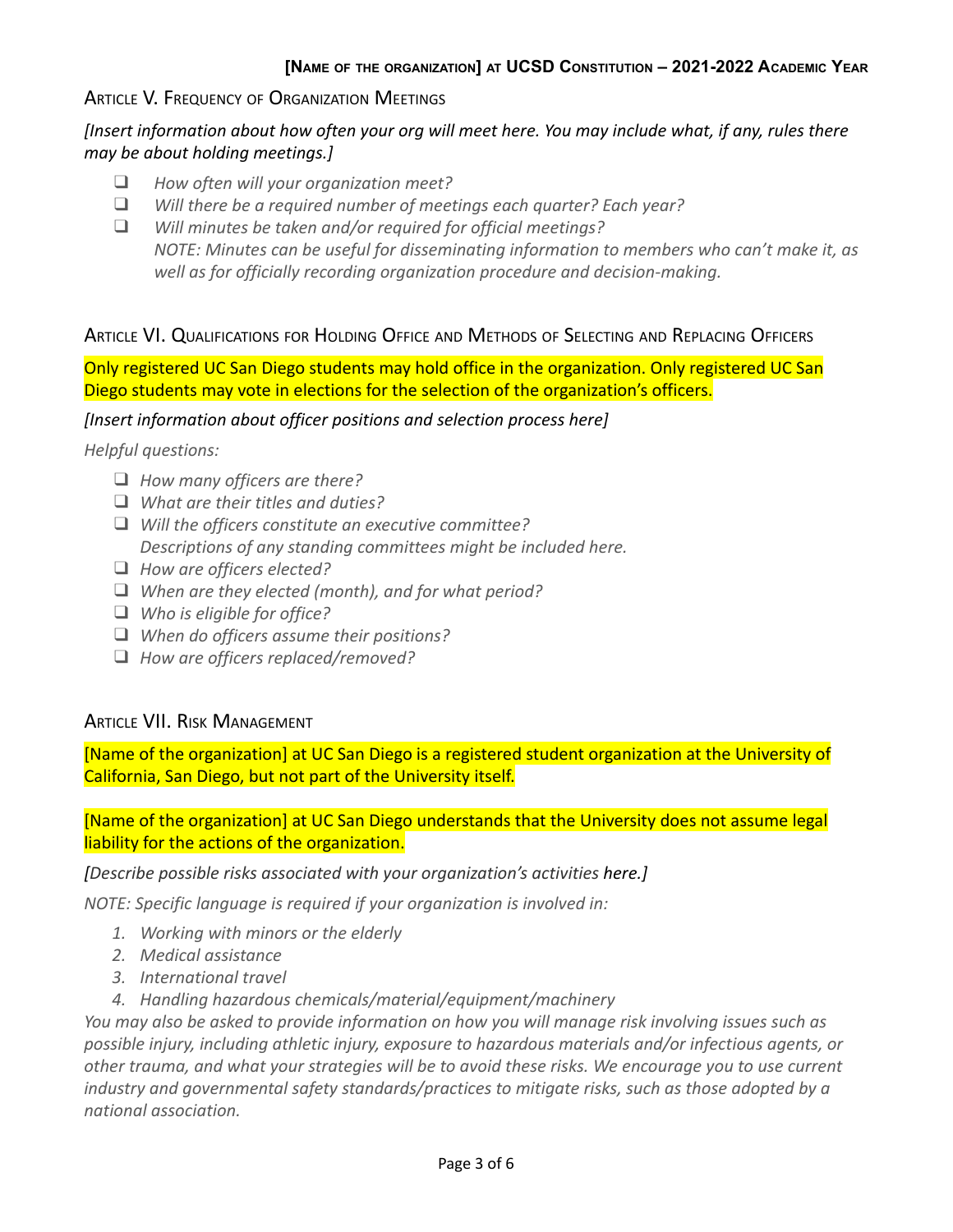*Will your organization work with minors or the elderly? If yes, you must include the following sub-article:*

ARTICLE VII. SECTION 1. IN CASE OF INTERACTION WITH MINORS AND/OR THE ELDERLY

[Name of the organization] at UC San Diego is aware that all registered student organizations that serve minors or the elderly have access to training on child and elder abuse prevention for its members via UC Learning <https://uclearning.ucsd.edu> . [Name of the organization] will develop plan(s) for activities and events where members will be interacting with minors or the elderly such that members will receive education and/or training on Child Abuse Neglect Reporting Act (CANRA), common sense measures to both avoid child or elder abuse allegations (i.e. avoiding one-on-one situations; working with minors in plain view of others; limiting calls/texts/social media posts or other communications with minors), and how to properly report potential harm or neglect to minors or the elderly with whom they are working.

*Will your organization be involved in providing any kind of medical assistance? If yes, you must include the following statement:*

ARTICLE VII. SECTION 2. IN CASE OF THE PROVISION OF MEDICAL ASSISTANCE

In the event that [Name of the organization] at UCSD provides medical assistance to a community, all volunteers will work under the direction of licensed professionals (doctors, nurses, counselors, etc.). The University does not recommend that students provide medical assistance.

*Will your organization be engaged in any international travel? If yes, you must include the*

*following statement:*

ARTICLE VII. SECTION 3. IN CASE OF INTERNATIONAL TRAVEL

[Name of the organization] at UCSD recognizes that the University generally recommends against all international travel by Student Organizations due to the myriad of risks travelers face in foreign countries. Student organizations are discouraged from traveling to foreign countries due to the wide variety of risks involved with foreign travel, and the extensive planning efforts required by the Student Organization's Members to manage those risks. Security risks and health care services vary widely from one country to another, so thorough research on those topics is especially important.

International travelers are advised to research US State Department Travel Advisories and the CDC Travel Health site and abide by all recommended alerts and warnings, and procure travel insurance with medical coverage that covers their chosen destination because most USA Health Plans are not valid in foreign countries.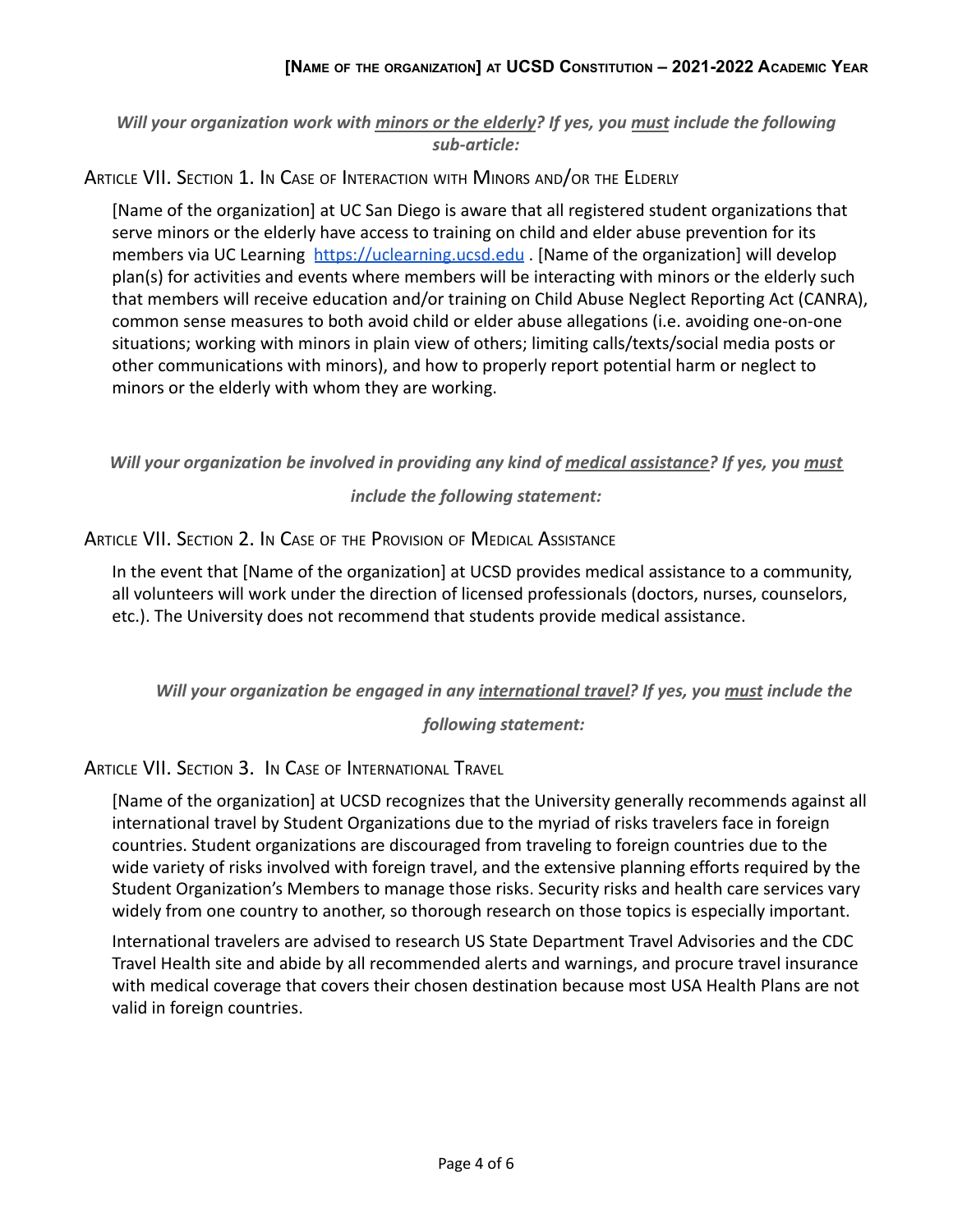*Will your organization handle any hazardous chemicals, materials, equipment or machinery?*

*If yes, you must include the following statement:*

ARTICLE VII. SECTION 4. I<sup>N</sup> CASE OF HANDLING OF HAZARDOUS CHEMICALS, MATERIAL, EQUIPMENT, AND/OR **MACHINERY** 

[Name of the organization] at UCSD recognizes that all student organization activities must be conducted safely, in accordance with all applicable federal, state and local laws. Additionally, [Name of the organization] at UCSD will abide by UC San Diego requirements for students in labs, including policies for minors in UC laboratories, and ensure members receive safety training regarding the use of chemicals and/or machinery before entering the lab. Members must follow any best practices and lab safety protocols for the use of such chemicals, research equipment or machinery, including the appropriate use of Personal Protective Equipment, and should work under close supervision of those trained in the handling of chemicals/use of research equipment or machinery.

## *Further articles, if applicable:*

## **ARTICLE VIII. COMMUNITY ADVISOR**

## *[Insert information about community advisor selection and role here.]*

*NOTE: Community Advisors are required for certain types of student organizations, including:*

- *1. Academic*
- *2. Health Profession*
- *3. National Pan-Hellenic Council (NPHC)*
- *4. Interfraternity Council (IFC)*
- *5. Multicultural Greek Council (MGC)*
- *6. College Panhellenic Association (CPA)*
- *7. Pre-Professional*

*However, it is strongly recommended that all organizations with external affiliation or engaged in high-risk activities, such as working with minors or the elderly, medical assistance, and/or international travel, seek out a community advisor and formally register that individual.*

*Student organizations seeking official co-curricular records (see [https://myccr.ucsd.edu/home.htm\)](https://myccr.ucsd.edu/home.htm) recognition for participation should seek out UCSD faculty or staff community advisors.*

*Learn more about community advisors at <https://students.ucsd.edu/student-life/involvement/organizations/onestop/community-advisors.html>.*

#### *Helpful questions:*

- ❑ *How is the advisor selected?*
- ❑ *How long will they serve?*
- ❑ *What will their role be?*